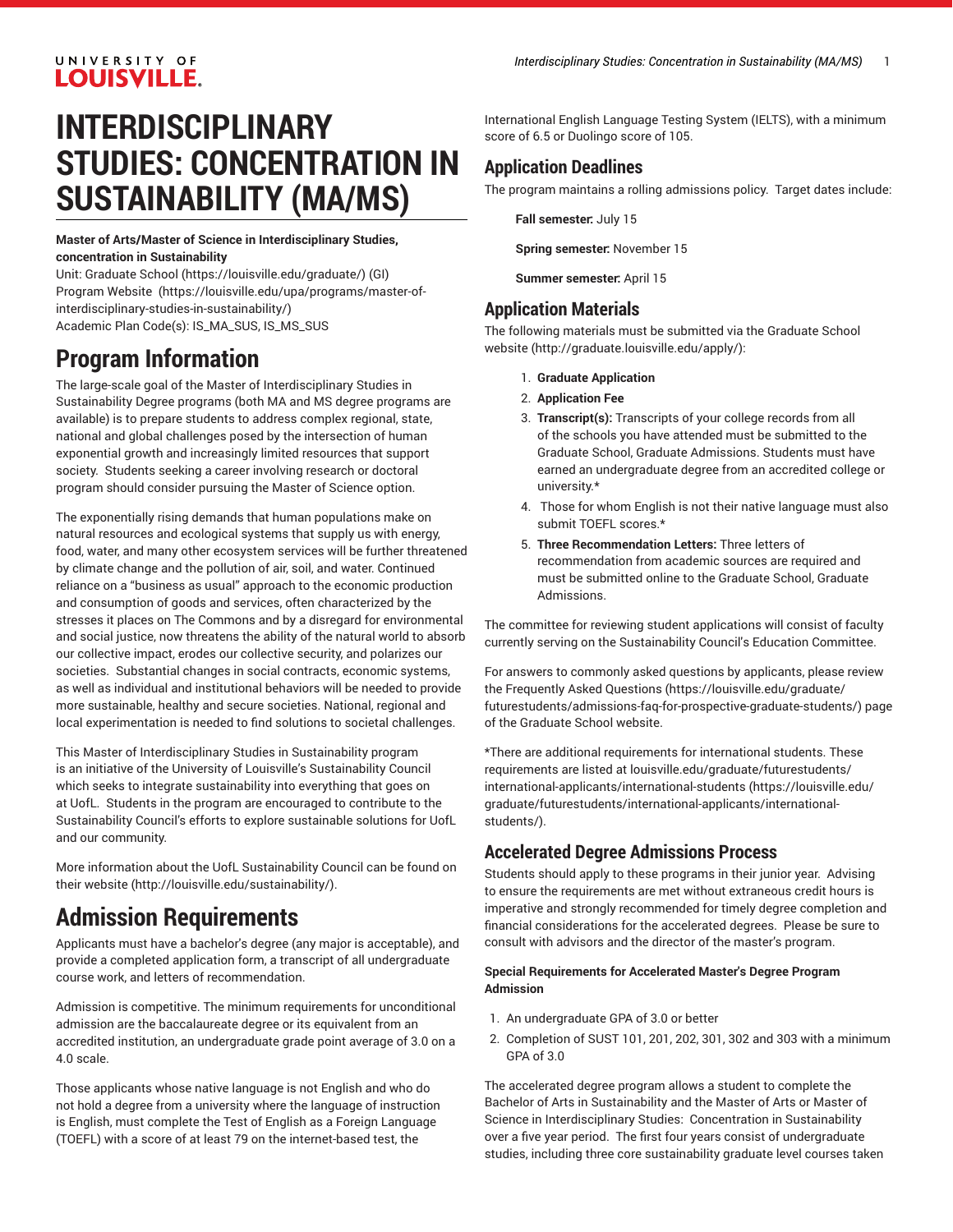## UNIVERSITY OF **LOUISVILLE.**

during the senior year, culminating in the award of the Bachelors of Arts in Sustainability degree. Core courses should include PLAN 675, SUST 602, and research methods.

The fifth year consists of graduate coursework leading to completion

of the Master of Arts or Master of Science in Interdisciplinary Studies: Concentration in Sustainability. The accelerated curriculum allows students to apply 9 credit hours of graduate core course work taken during their undergraduate studies towards the completion of both the BA and Master's degrees. An additional semester of research may be required to complete a thesis for the Master of Science degree.

# **Program Requirements for a Master of Arts Degree**

| Code                                           | <b>Title</b>                                                         | <b>Hours</b> |
|------------------------------------------------|----------------------------------------------------------------------|--------------|
| <b>Required Course</b>                         |                                                                      | 3            |
| <b>PLAN 675</b>                                | Introduction to Sustainability                                       |              |
| <b>Core Courses</b>                            |                                                                      |              |
|                                                | Students are required to take one course in each Core Area:          |              |
|                                                | <b>Sustainability and the Built Environment</b>                      | 3            |
| <b>PLAN 670</b>                                | Sustainable Development and Planning                                 |              |
| <b>UPA 679</b>                                 | <b>Environmental Policy</b>                                          |              |
|                                                | <b>Sustainability and the Natural Environment</b>                    | 3            |
| <b>SUST 602</b>                                | Sustainability and the Natural Environment                           |              |
|                                                | <b>Sustainability and the Social Environment</b>                     | 3            |
| <b>ANTH 522</b>                                | Ecology, Politics and Culture                                        |              |
| PLAN/PADM<br>673                               | Behavioral Dimensions of Urban Sustainability                        |              |
| <b>UPA 673</b>                                 | Behavioral Dimensions of Urban Sustainability                        |              |
| <b>UPA 606</b>                                 | <b>Research Methods</b>                                              |              |
| Area                                           | Research Methods or Statistics course in the student's selected Core | 3            |
| Seminar                                        |                                                                      | 3            |
| Capstone                                       |                                                                      | 3            |
| Guided Electives within Core Areas (see below) |                                                                      | 9            |
| <b>Minimum Total Hours</b>                     |                                                                      | 30           |

# **Program Requirements for a Master of Science Degree**

| Code                   | Title                                                       | Hours |
|------------------------|-------------------------------------------------------------|-------|
| <b>Required Course</b> |                                                             | з     |
| <b>PLAN 675</b>        | Introduction to Sustainability                              |       |
| <b>Core Courses</b>    |                                                             |       |
|                        | Students are required to take one course in each Core Area: |       |
|                        | <b>Sustainability and the Built Environment</b>             | 3     |
| <b>PLAN 670</b>        | Sustainable Development and Planning                        |       |
| <b>UPA 679</b>         | <b>Environmental Policy</b>                                 |       |
|                        | <b>Sustainability and the Natural Environment</b>           | 3     |
| <b>SUST 602</b>        | Sustainability and the Natural Environment                  |       |
|                        | <b>Sustainability and the Social Environment</b>            | 3     |
| <b>ANTH 522</b>        | Ecology, Politics and Culture                               |       |
| PLAN/PADM<br>673       | <b>Behavioral Dimensions of Urban Sustainability</b>        |       |

| Minimum Total Hours |                                                                      | 33 |
|---------------------|----------------------------------------------------------------------|----|
|                     | Guided Electives within Core Areas (see below)                       | q  |
| Thesis              |                                                                      | 6  |
| Seminar             |                                                                      | 3  |
| Area                | Research Methods or Statistics course in the student's selected Core | 3  |
| <b>UPA 606</b>      | <b>Research Methods</b>                                              |    |
| <b>UPA 673</b>      | <b>Behavioral Dimensions of Urban Sustainability</b>                 |    |

Students will work with their academic committees to select the core and elective courses needed. It is strongly recommended that a student's committee distribute elective courses such that at least three (3) or four (4) credit hours are in an area other than that of the student's home department. Other courses may be acceptable with the program director's approval.

#### **Built Environment**

| Code            | Title                                                   | <b>Hours</b> |
|-----------------|---------------------------------------------------------|--------------|
| CEE 660         | <b>Transportation Planning and Urban Development</b>    | 3            |
| <b>CEE 661</b>  | <b>Environmental Analysis of Transportation Systems</b> | 3            |
| CEE 681         | Green Engineering & Sustainable Design                  | 3            |
| <b>GEOG 536</b> | Sustainable Transportation                              | 3            |
| LAW 902         | <b>Real Estate Transactions</b>                         | $2 - 3$      |
| <b>PLAN 670</b> | Sustainable Development and Planning                    | 3            |
| <b>PLAN 607</b> | Land Use Planning                                       | 3            |
| <b>PLAN 622</b> | Urban Design                                            | 3            |
| <b>PLAN 623</b> | <b>Environmental Policy and Natural Hazards</b>         | 3            |
| <b>PLAN 625</b> | Historic Preservation and Sustainable Practice          | 3            |
| <b>PLAN 636</b> | Site Planning                                           | 3            |
| <b>PLAN 650</b> | Capstone Studio                                         | 6            |
| <b>UPA 648</b>  | Housing and Community Development                       | 3            |
| <b>UPA 672</b>  | <b>Public Management</b>                                | 3            |
| <b>UPA 679</b>  | <b>Environmental Policy</b>                             | 3            |
| <b>UPA 680</b>  | Special Topics in Urban and Public Affairs              | $1-6$        |

#### **Natural Environment**

| Code                        | <b>Title</b>                                         | <b>Hours</b>   |
|-----------------------------|------------------------------------------------------|----------------|
| <b>ANTH 528</b>             | Animals and Humans                                   | 3              |
| <b>ANTH 531</b>             | Anthropology of Water                                | 3              |
| <b>ANTH 535</b>             | <b>Nutritional Anthropology</b>                      | 3              |
| <b>BIOL 567</b>             | <b>Conservation Biology</b>                          | 3              |
| <b>BIOL 644</b>             | <b>Global Change Ecology</b>                         | 4              |
| <b>BIOL 660</b>             | Advanced Ecology of Urban and Suburban<br>Landscapes | 4              |
| <b>BIOL 663</b>             | <b>Advanced Population and Community Ecology</b>     | 4              |
| <b>BIOL 667</b>             | <b>Advanced Conservation Biology</b>                 | $\overline{4}$ |
| <b>ENVS 663</b>             | Climate and Environmental Change                     | 3              |
| LAW 903/<br><b>SUST 703</b> | Land and Ecosystem Conservation                      | $2 - 3$        |